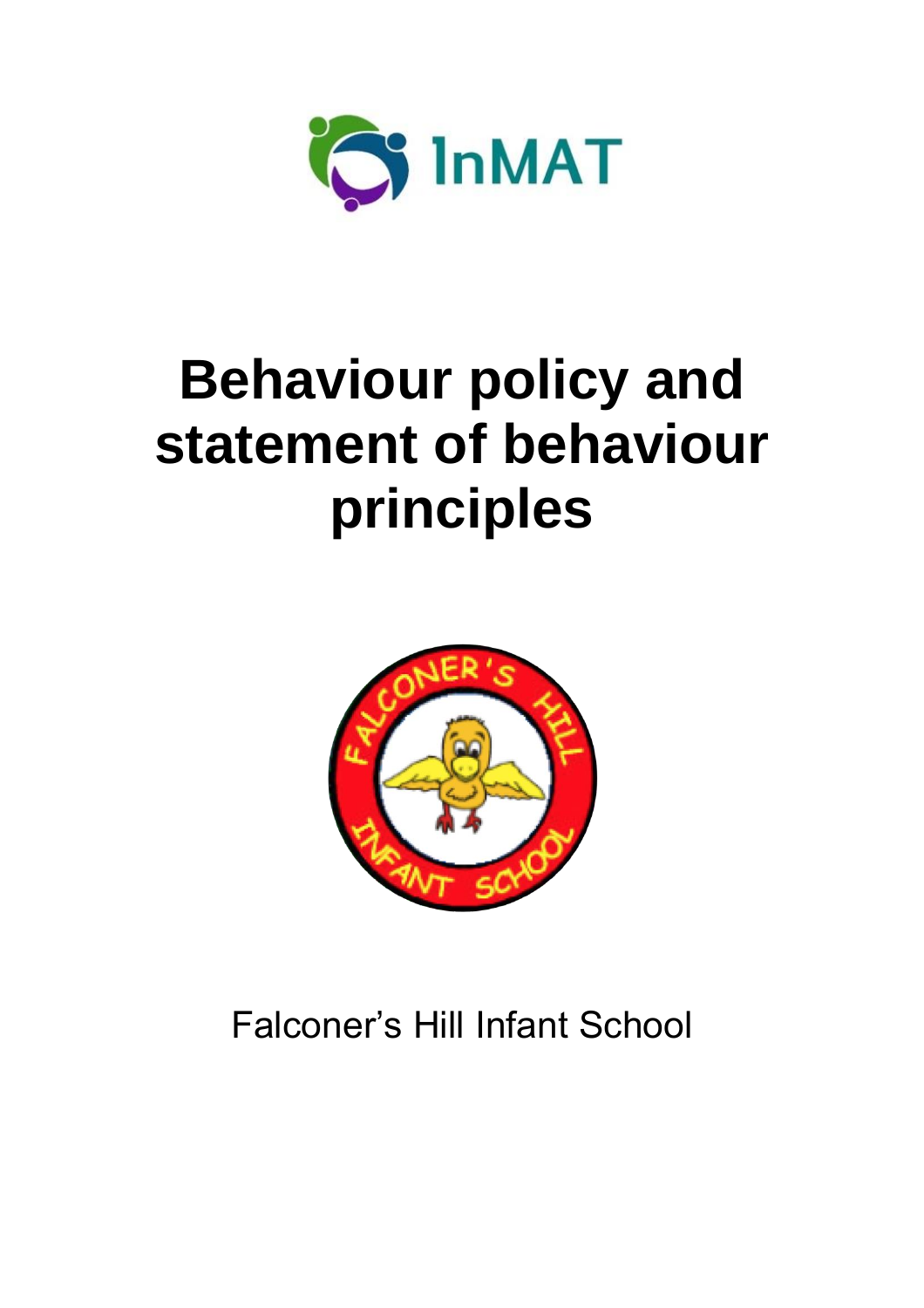| <b>Approved by:</b> | Rachel Edkins  | Date 01 <sup>st</sup> September 2021 |
|---------------------|----------------|--------------------------------------|
| Last reviewed on:   | September 2021 |                                      |
| Next review due by: | March 2022     |                                      |

## **Contents**

| Appendix 4: letters to parents about pupil behaviour - templates  Error! Bookmark not defined. |  |
|------------------------------------------------------------------------------------------------|--|
|                                                                                                |  |

## <span id="page-1-0"></span>**1. Aims**

This policy aims to:

- > Provide a consistent approach to behaviour management
- Define what we consider to be unacceptable behaviour, including bullying and discrimination
- > Outline how pupils are expected to behave
- Summarise the roles and responsibilities of different people in the school community with regards to behaviour management
- > Outline our system of rewards and sanctions

## <span id="page-1-1"></span>**2. Legislation and statutory requirements**

This policy is based on advice from the Department for Education (DfE) on:

- > [Behaviour and discipline in schools](https://www.gov.uk/government/publications/behaviour-and-discipline-in-schools)
- > [Searching, screening and confiscation at school](https://www.gov.uk/government/publications/searching-screening-and-confiscation)
- [The Equality Act 2010](https://www.gov.uk/government/publications/equality-act-2010-advice-for-schools)
- > [Keeping Children Safe in Education](https://www.gov.uk/government/publications/keeping-children-safe-in-education--2) (2021)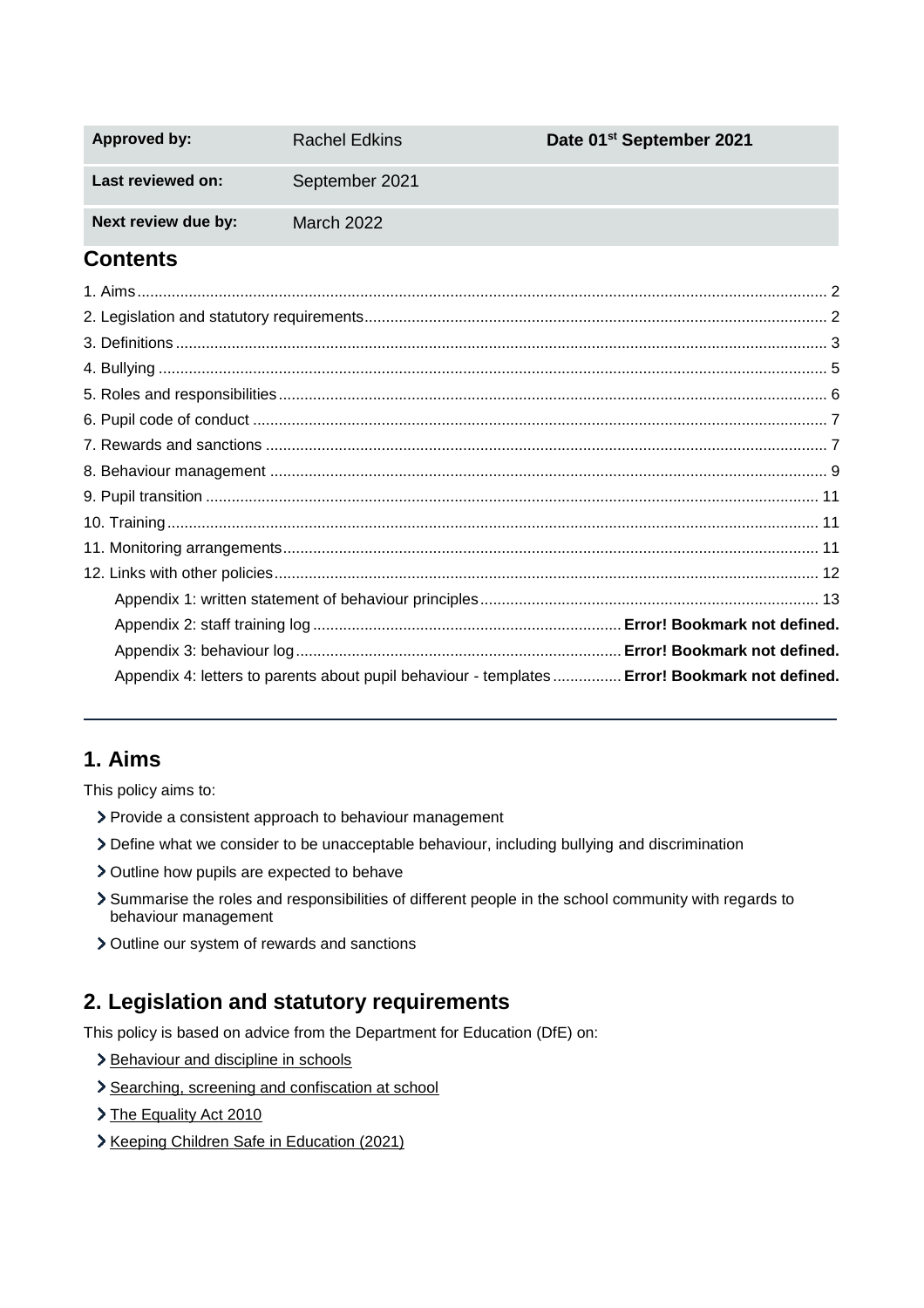- [Use of reasonable force in schools](https://www.gov.uk/government/publications/use-of-reasonable-force-in-schools)
- [Supporting pupils with medical conditions at school](https://www.gov.uk/government/publications/supporting-pupils-at-school-with-medical-conditions--3)

It is also based on the [special educational needs and disability \(SEND\) code of practice.](https://www.gov.uk/government/publications/send-code-of-practice-0-to-25)

In addition, this policy is based on:

- Section 175 of the [Education Act 2002,](http://www.legislation.gov.uk/ukpga/2002/32/section/175) which outlines a school's duty to safeguard and promote the welfare of its pupils
- Sections 88-94 of the [Education and Inspections Act 2006,](http://www.legislation.gov.uk/ukpga/2006/40/section/88) which require schools to regulate pupils' behaviour and publish a behaviour policy and written statement of behaviour principles, and give schools the authority to confiscate pupils' property
- Schedule 1 of the [Education \(Independent School Standards\) Regulations 2014;](http://www.legislation.gov.uk/uksi/2014/3283/schedule/made) paragraph 7 outlines a school's duty to safeguard and promote the welfare of children, paragraph 9 requires the school to have a written behaviour policy and paragraph 10 requires the school to have an anti-bullying strategy
- [DfE guidance](https://www.gov.uk/guidance/what-academies-free-schools-and-colleges-should-publish-online#behaviour-policy) explaining that academies should publish their behaviour policy and anti-bullying strategy online

This policy complies with our funding agreement and articles of association.

## <span id="page-2-0"></span>**3. Definitions**

It is essential that we establish a foundation of safety, love and happiness for our children from the very beginning - these three values are crucial if we want children to enjoy and progress well at school, behave positively and become life-long learners.

Children who may be experiencing stress will find learning difficult if not impossible. It is crucial that in school they experience fairness, empathy, encouragement and praise as well as clear and consistent boundaries that help them to learn to self-regulate. We believe explicitly in the aphorism: '*You get more of what you notice'* and take every available opportunity to praise appropriately.

We encourage an understanding of good behaviour and attitudes by promoting our 18 core values of: Responsibility, Respect, Honesty, Trust, Cooperation, Unity, Thoughtfulness, Caring, Courage, Peace, Understanding, Friendship, Love, Freedom, Safety, Happiness, Resilience and Fairness.

We develop an understanding of **British Values** in the following ways:

- **Democracy** ensuring children have a voice and are integral to decision making where appropriate. Through the School Council 'Fizz's Friends' and Eco Club every child is able to offer their opinion about the school and influence decisions.
- **The Rule of Law** rules and expectations are clear and fair. We consistency reinforce our high expectations and children understand the consequences when rules are broken. We listen to all sides when any difficulties arise and give children the opportunity to 'put things right'. The children learn through our embedded and extensive Eco work that they are responsible for safeguarding our world and how they can do this.
- **Individual Liberty** children are actively encouraged to make choices, knowing that they are in a safe and supportive environment. As a school, we educate and provide boundaries for young children to make choices safely, through our provision of a safe environment and empowering teaching. Children are encouraged to know, understand and exercise their rights and personal freedoms responsibly. We use P4C (Philosophy for Children) to promote children's ability to express themselves freely and respectfully. They learn to voice their opinions in an unbiased manner and respectfully challenge others' viewpoints.
- **Mutual Respect** children's understanding of different faiths and beliefs is enhanced by celebrating diversity. They participate in a range of multi-faith celebrations throughout the year. Visitors are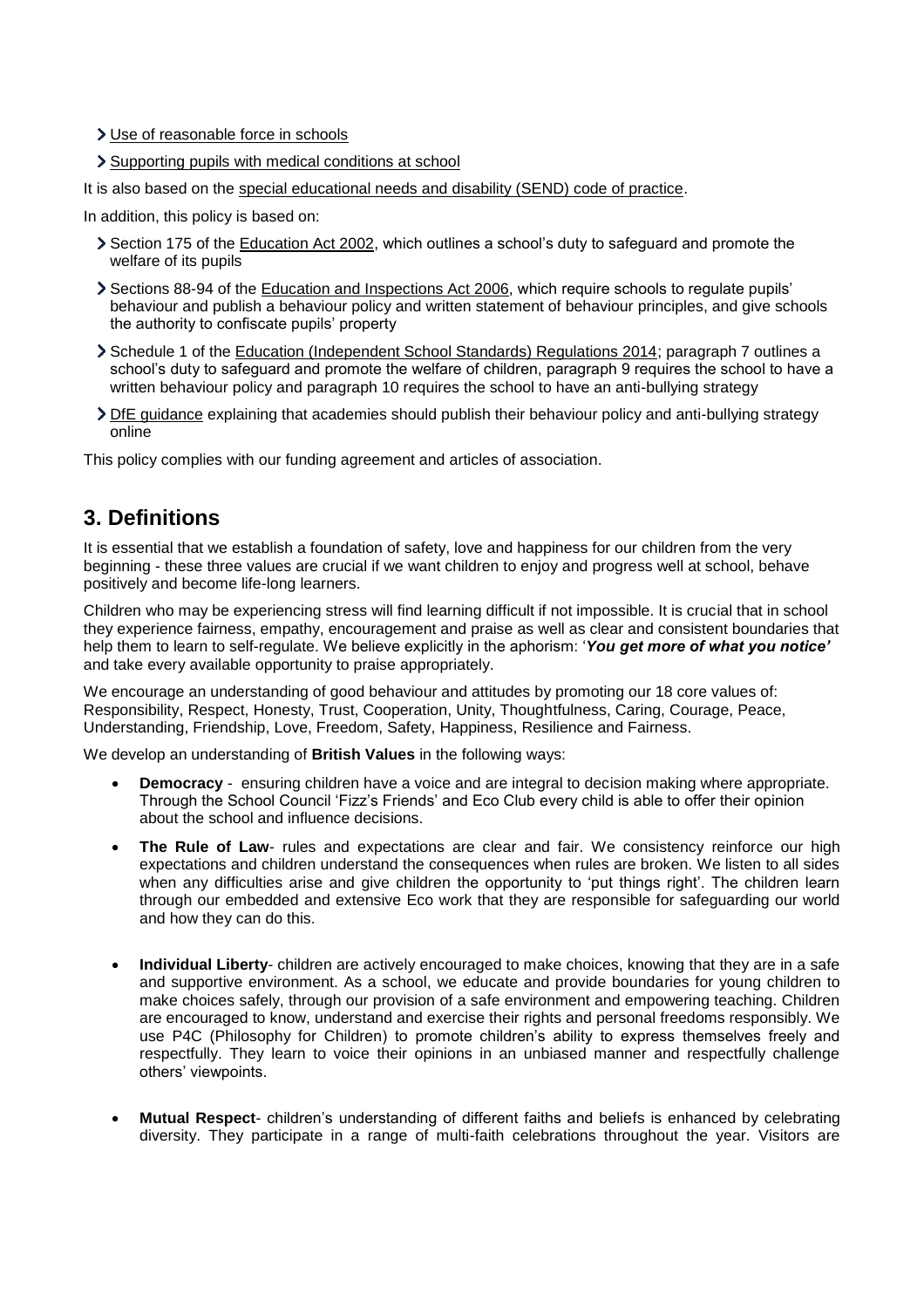invited to share their cultures and beliefs. 'Fizz's Friends' include a group of persona dolls that all have different types of families, cultures, beliefs, abilities and disabilities and these are used in PSHE lessons and assemblies to develop understanding and respect for others. We are a 'signing' school and teach children BSL for selected words in our songs. We also take part in an annual signing schools event to raise funds for the charity SignHealth. Our value of 'Trust' is represented by a guide dog and weekly a guide dog visits school with its owner to listen to children read. We sponsor Guide Dogs for the Blind puppies- three to date. We are linked to Buhoma Primary School in Uganda and regularly hear about the lives of the children there. We have adopted six of the children and each class raises the sponsorship money needed for the children's school fees by participating in their own fundraising enterprise.

#### We aim to:

- help each child to reach their full potential by providing a broad, balanced, interesting and active Green Values Curriculum accessible to all, whatever their need.
- develop the partnership between school and the locality where the active involvement of parents and the wider community is encouraged.
- provide a stimulating, safe and welcoming environment in which children feel secure

#### Our objectives are:

- to provide a well balanced education for our children through a range of teaching styles and the effective use of resources.
- to use the developing relationships with the community and industry as an effective resource in the education process.
- to utilise all parts of the building and outside environment efficiently so as to maximise its resource potential.

(Our RSE curriculum will cover what healthy and respectful behaviour towards one another looks like- see separate policy)

#### **Misbehaviour** is defined as:

- Disruption in lessons, in corridors between lessons, and at break and lunchtimes
- Non-completion of classwork
- > Poor attitude
- **Serious misbehaviour** is defined as:
	- > Repeated breaches of the school rules
	- Any form of bullying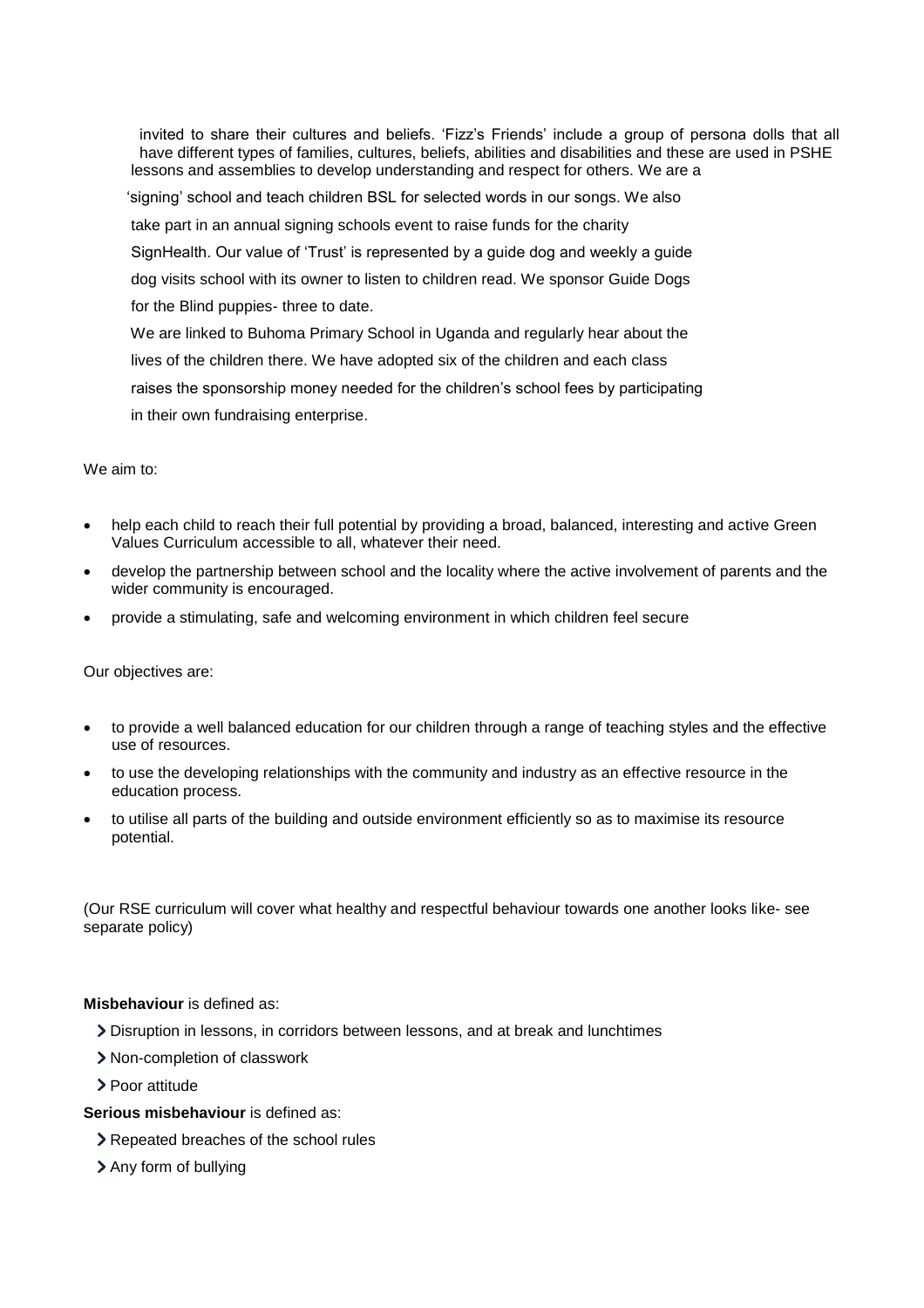- Sexual violence, such as rape, assault by penetration, or sexual assault (intentional sexual touching without consent)
- > Peer on Peer Abuse
- Sexual harassment, meaning unwanted conduct of a sexual nature, such as:
	- Sexual comments- those which discriminate based on sex, particularly against women.
	- Sexual jokes or taunting
	- Physical behaviour like interfering with clothes
	- Online sexual harassment such as unwanted sexual comments and messages (including on social media), sharing of nude or semi-nude images and/or videos, or sharing of unwanted explicit content
- Vandalism
- > Theft
- > Fighting
- > Smoking
- Racist, sexist, homophobic or discriminatory behaviour- also includes behaviour or attitudes that create stereotypes of social roles based on sex.
- Possession of any prohibited items. These are:
	- Knives or weapons
	- Alcohol
	- Illegal drugs
	- Stolen items
	- Tobacco and cigarette papers
	- Fireworks
	- Pornographic images
	- Any article a staff member reasonably suspects has been, or is likely to be, used to commit an offence, or to cause personal injury to, or damage to the property of, any person (including the pupil)

## <span id="page-4-0"></span>**4. Bullying**

**Bullying** is defined as the repetitive, intentional harming of one person or group by another person or group, where the relationship involves an imbalance of power.

Bullying is, therefore:

- Deliberately hurtful
- > Repeated, often over a period of time
- > Difficult to defend against

Bullying can include:

| <b>TYPE OF BULLYING</b> | <b>DEFINITION</b>                                                           |
|-------------------------|-----------------------------------------------------------------------------|
| Emotional               | Being unfriendly, excluding, tormenting                                     |
| Physical                | Hitting, kicking, pushing, taking another's belongings, any use of violence |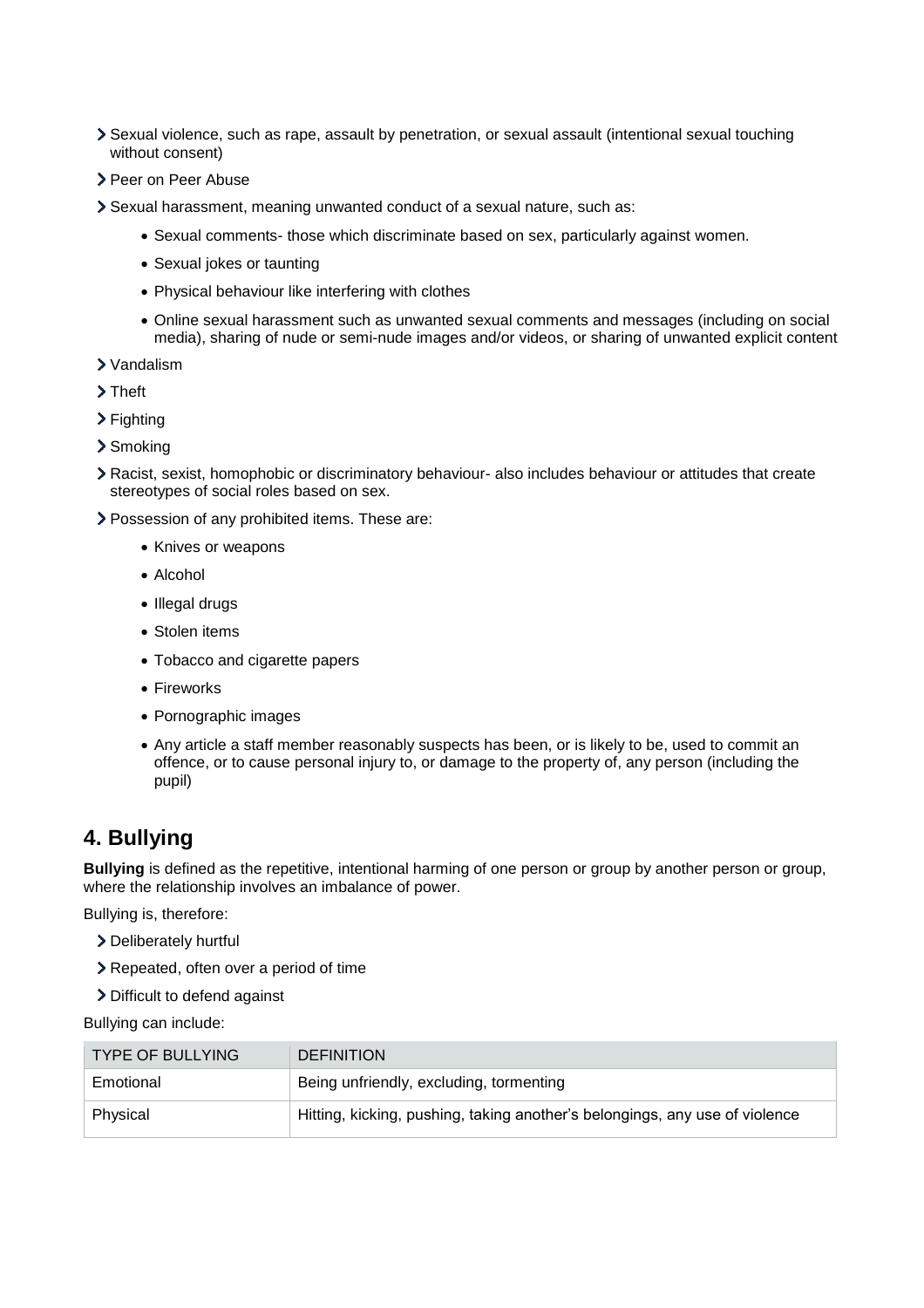| <b>TYPE OF BULLYING</b>                                                                                                  | <b>DEFINITION</b>                                                                                                                                                                   |
|--------------------------------------------------------------------------------------------------------------------------|-------------------------------------------------------------------------------------------------------------------------------------------------------------------------------------|
| Prejudice-based and<br>discriminatory, including:                                                                        | Taunts, gestures, graffiti or physical abuse focused on a particular<br>characteristic (e.g. gender, race, sexuality)                                                               |
| $\bullet$ Racial<br>• Faith-based<br>• Gendered (sexist)<br>• Homophobic/biphobic<br>• Transphobic<br>• Disability-based |                                                                                                                                                                                     |
| Sexual                                                                                                                   | Explicit sexual remarks, display of sexual material, sexual gestures,<br>unwanted physical attention, comments about sexual reputation or<br>performance, or inappropriate touching |
| Direct or indirect verbal                                                                                                | Name-calling, sarcasm, spreading rumours, teasing                                                                                                                                   |
| Cyber-bullying                                                                                                           | Bullying that takes place online, such as through social networking sites,<br>messaging apps or gaming sites                                                                        |

Details of our school's approach to preventing and addressing bullying are set out in our anti-bullying policy- [\\fhis-svr-001\users\Teachers\Work\redkins\Desktop\Rachel\Policies\Values Wellbeing and Safety Policy Sep](../../../../redkins/Desktop/Rachel/Policies/Values%20Wellbeing%20and%20Safety%20Policy%20Sep%2021.doc)  [21.doc](../../../../redkins/Desktop/Rachel/Policies/Values%20Wellbeing%20and%20Safety%20Policy%20Sep%2021.doc)

## <span id="page-5-0"></span>**5. Roles and responsibilities**

## **5.1 The governing board**

The governing board is responsible for monitoring this behaviour policy's effectiveness and holding the headteacher to account for its implementation.

## **5.2 The headteacher**

The headteacher is responsible for reviewing and approving this behaviour policy.

The headteacher will ensure that the school environment encourages positive behaviour and that staff deal effectively with poor behaviour, and will monitor how staff implement this policy to ensure rewards and sanctions are applied consistently.

## **5.3 Staff**

Staff are responsible for:

- Implementing the behaviour policy consistently
- Modelling positive behaviour
- Providing a personalised approach to the specific behavioural needs of particular pupils
- Recording behaviour incidents (see appendix 3 for a behaviour log)

The senior leadership team will support staff in responding to behaviour incidents.

#### **5.4 Parents**

Parents are expected to:

- Support their child in adhering to the pupil code of conduct
- Inform the school of any changes in circumstances that may affect their child's behaviour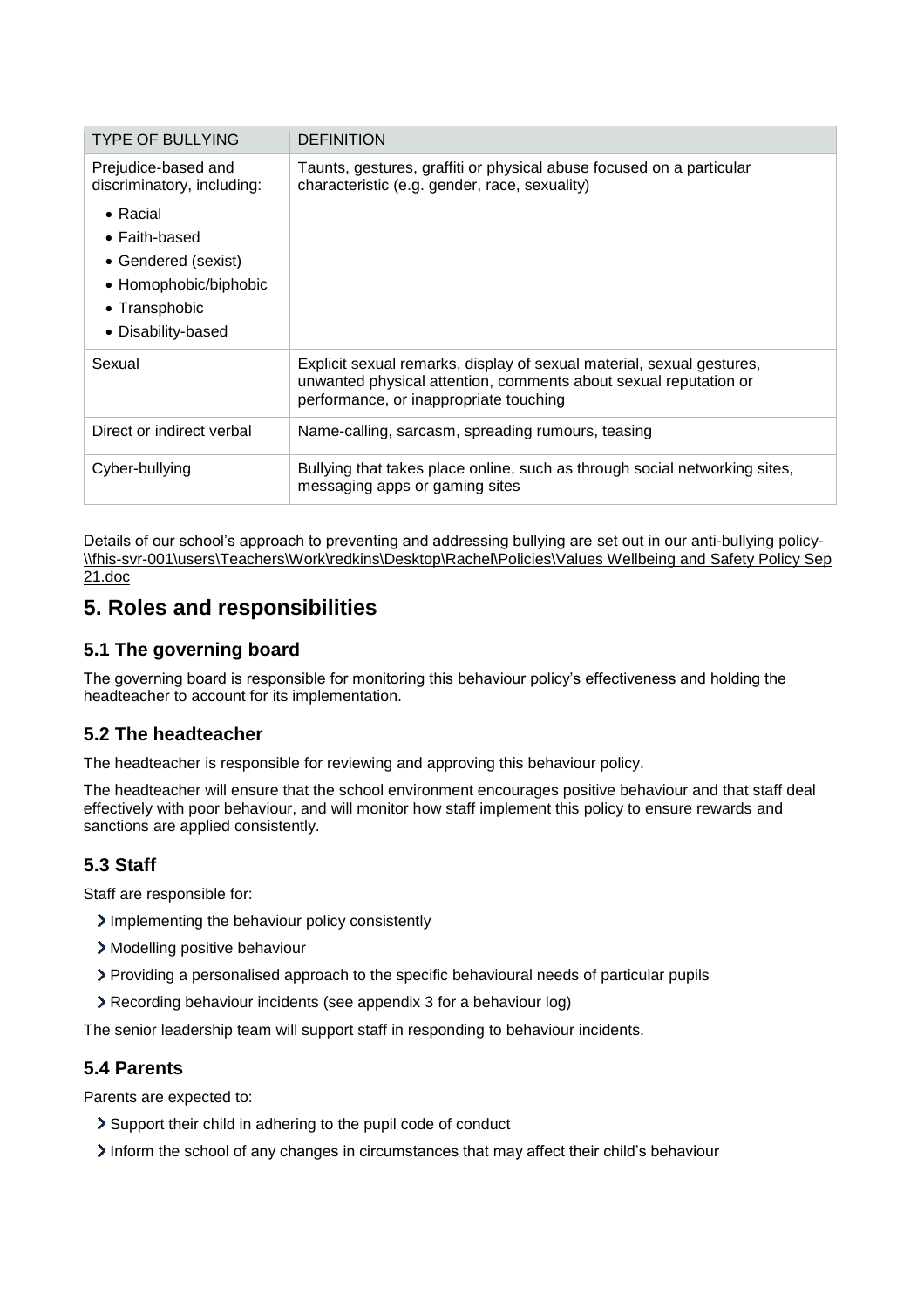Discuss any behavioural concerns with the class teacher promptly

## <span id="page-6-0"></span>**6. Pupil code of conduct**

Pupils are expected to:

- > Behave in an orderly and self-controlled way
- Show respect to members of staff and each other
- In class, make it possible for all pupils to learn
- Move quietly around the school
- > Treat the school buildings and school property with respect
- > Accept sanctions when given
- Refrain from behaving in a way that brings the school into disrepute, including when outside school

## <span id="page-6-1"></span>**7. Rewards and sanctions**

#### **SUPERSTARS: ABOVE AND BEYOND**

#### *You get more of what you notice*

#### *'When the Adults Change, Everything Changes' Paul Dix*

Positivity breeds respect, acceptance, motivation and better attitude and behaviour

If what we expect is good values and learning attitudes and we make our expectations clear in an encouraging, empathetic and positive manner then this is more likely to be achieved than adopting a harsh, heavy punitive approach.

We should constantly seek out opportunities to genuinely, praise children- for showing good values and learning attitudes.

#### **Recognition Superstars – above and beyond**

*How we treat the most damaged, the most vulnerable & the worst behaved in society reflects our humanity.*

*'Heavy punishment may seem to crush behaviour in the short term, it may even remove the problem for the teacher temporarily, but it doesn't teach improved future behaviour to those who need it most'.*

*An emotionally led response to bad behaviour should always be resisted. From calm distractions & humour; to smiling enthusiastically to let everyone know that you enjoy your job, great teachers recognise the counterintuitive and shift their behaviour to achieve the best outcome for everyone. They know that how you behave is more important than how they behave.' (Paul Dix, When The Adults Change, Everything Changes.')* 

Each class has a '**Recognition Board'**. Children each have a name peg- this sits on a green smiley face on the recognition board. Above this there is a 'superstar' and children can be encouraged to move their peg to the superstar whenever the adults in the room feel they have made a noticeable effort.

Name pegs will be returned to the green smiley face at the end of each day. Those achieving a move to the Superstar will take home a superstar slip so parents can share their child's achievement.

#### **7.1 List of rewards and sanctions**

Positive behaviour will be rewarded with:

- > Praise
- > Superstars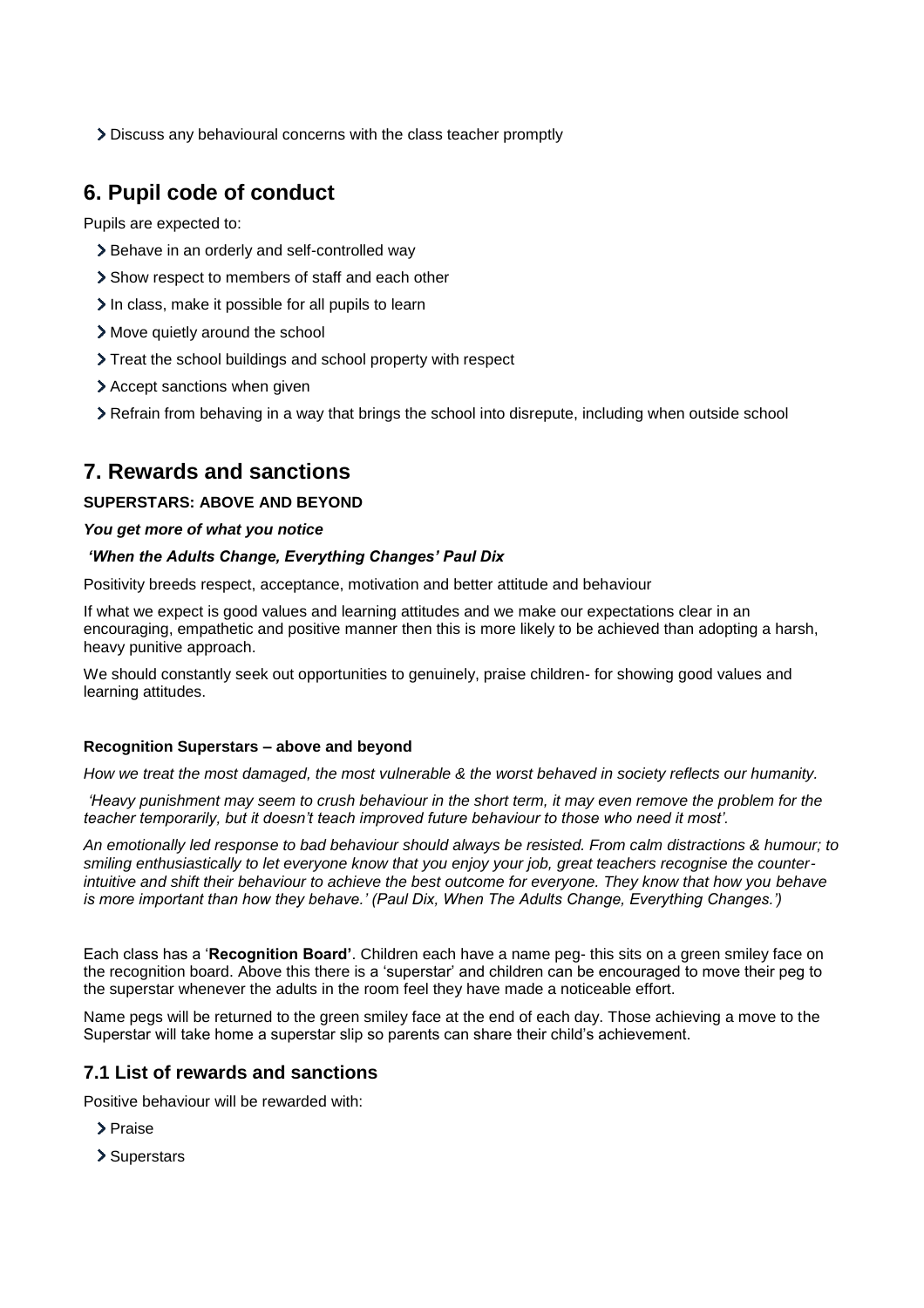- Letters or phone calls home to parents
- > Special responsibilities/privileges

The school may use one or more of the following sanctions in response to unacceptable behaviour:

- > A verbal reminder
- Expecting work to be completed at home, or at break or lunchtime
- Missing part of their break/lunch time
- > Referring the pupil to a senior member of staff
- Letters or phone calls home to parents
- > Behaviour Review meeting

#### **7.2 Zero-tolerance approach to sexual harassment and sexual violence**

The school will ensure that all incidents of sexual harassment and/or violence are met with a suitable response, and never ignored.

Pupils are encouraged to report anything that makes them uncomfortable, no matter how 'small' they feel it might be.

The school's response will be:

- > Proportionate
- Considered
- > Supportive
- > Decided on a case-by-case basis

Sanctions for sexual harassment and violence may include:

- > Phone calls and meeting with parents
- > Removal from the classroom/peers
- > Completion of a risk assessment
- Reporting to other external agencies such as MASH, the Police
- > Fixed term exclusion

The school has procedures in place to respond to any allegations or concerns regarding a child's safety or wellbeing. These include clear processes for:

- Responding to a report
- Carrying out risk assessments, where appropriate, to help determine whether to:
	- Manage the incident internally
	- Refer to early help
	- Refer to children's social care
	- Report to the police

Please refer to our child protection and safeguarding policy for more information.

#### **7.3 Off-site behaviour**

Sanctions may be applied where a pupil has misbehaved off-site when representing the school. This means misbehaviour when the pupil is:

Taking part in any school-organised or school-related activity (e.g. school trips)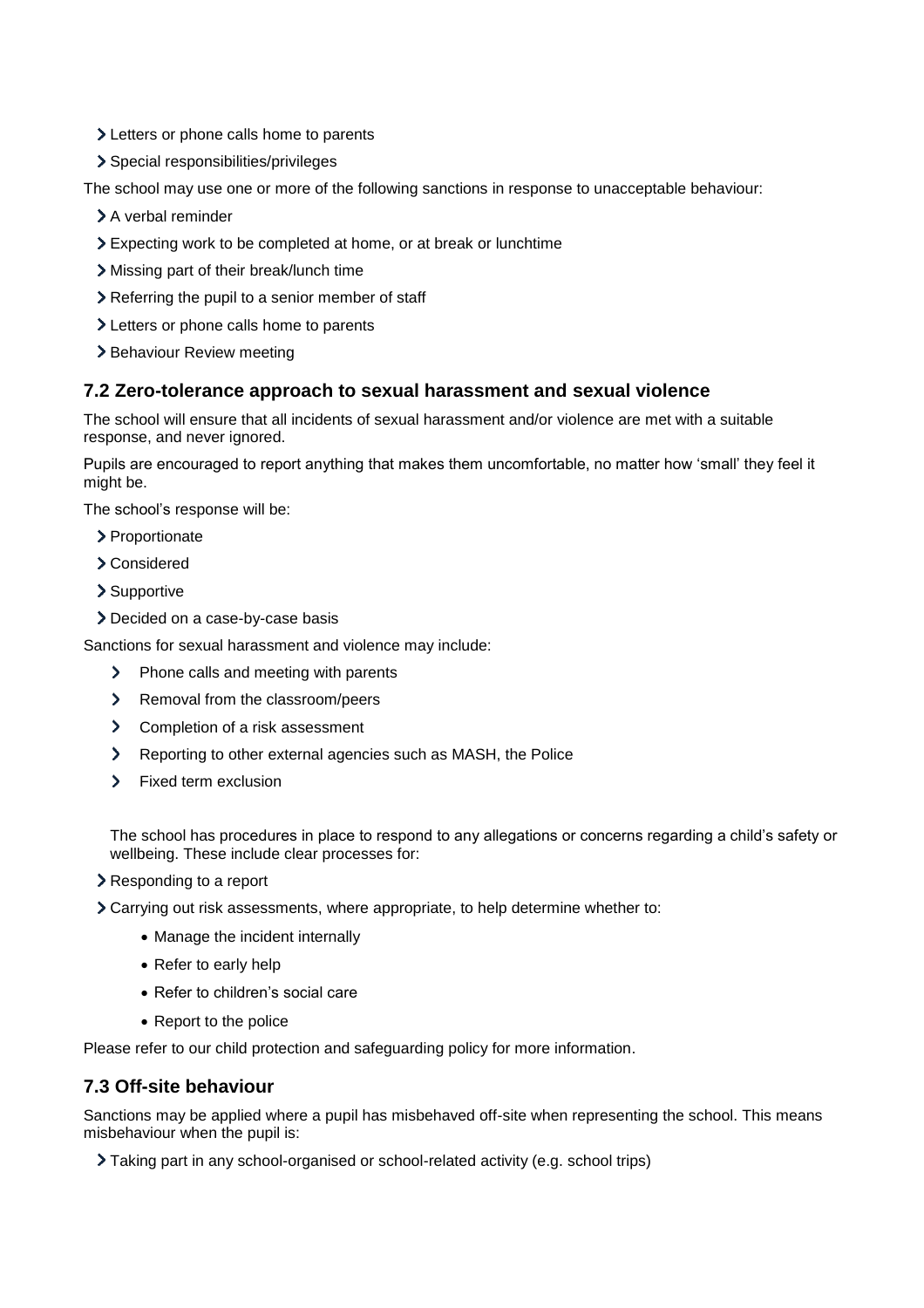> Travelling to or from school

- Wearing school uniform
- In any other way identifiable as a pupil of our school

Sanctions may also be applied where a pupil has misbehaved off-site at any time, whether or not the conditions above apply, if the misbehaviour:

- Could have repercussions for the orderly running of the school
- Poses a threat to another pupil or member of the public
- Could adversely affect the reputation of the school

Sanctions will only be given out on school premises or elsewhere when the pupil is under the lawful control of the staff member (e.g. on a school-organised trip).

#### **7.4 Malicious allegations**

Where a pupil makes an allegation against a member of staff and that allegation is shown to have been deliberately invented or malicious, the school will discipline the pupil in accordance with this policy.

Where a pupil makes an allegation of sexual violence or sexual harassment against another pupil and that allegation is shown to have been deliberately invented or malicious, the school will discipline the pupil in accordance with this policy.

In all cases where an allegation is determined to be unsubstantiated, unfounded, false or malicious, the school (in collaboration with the local authority designated officer, where relevant) will consider whether the pupil who made the allegation is in need of help, or the allegation may have been a cry for help. If so, a referral to children's social care may be appropriate.

The school will also consider the pastoral needs of staff and pupils accused of misconduct.

Please refer to our child protection and safeguarding policy for more information on responding to allegations of abuse against staff or other pupils.

## <span id="page-8-0"></span>**8. Behaviour management**

#### **CLASSROOM MANAGEMENT**

*"In order to learn well children need a calm and purposeful classroom atmosphere..."* (Elton Report 1989)

At our school we realise the importance of:

- praise and encouragement: *You Get More of What You Notice!*
- rules and routines, which define boundaries and are communicated to all and consistently reinforced.
- clear expectations of work/behaviour and attitudes from staff, pupils and parents.
- listening to pupils in order to make them feel valued and following through on promises.
- appropriate work for the child with interest, variety and pace.
- setting targets for work that takes into account the child's ability and reflect the need for small steps and the use of incentives.
- involving children in assessing their own work and ensuring marking is understood and leads to improvement.

We realise that:

- routines that establish good working habits including punctuality and definite lesson endings are vital.
- sanctions need not be severe to be effective. They need to be seen by pupils as consistent and fair.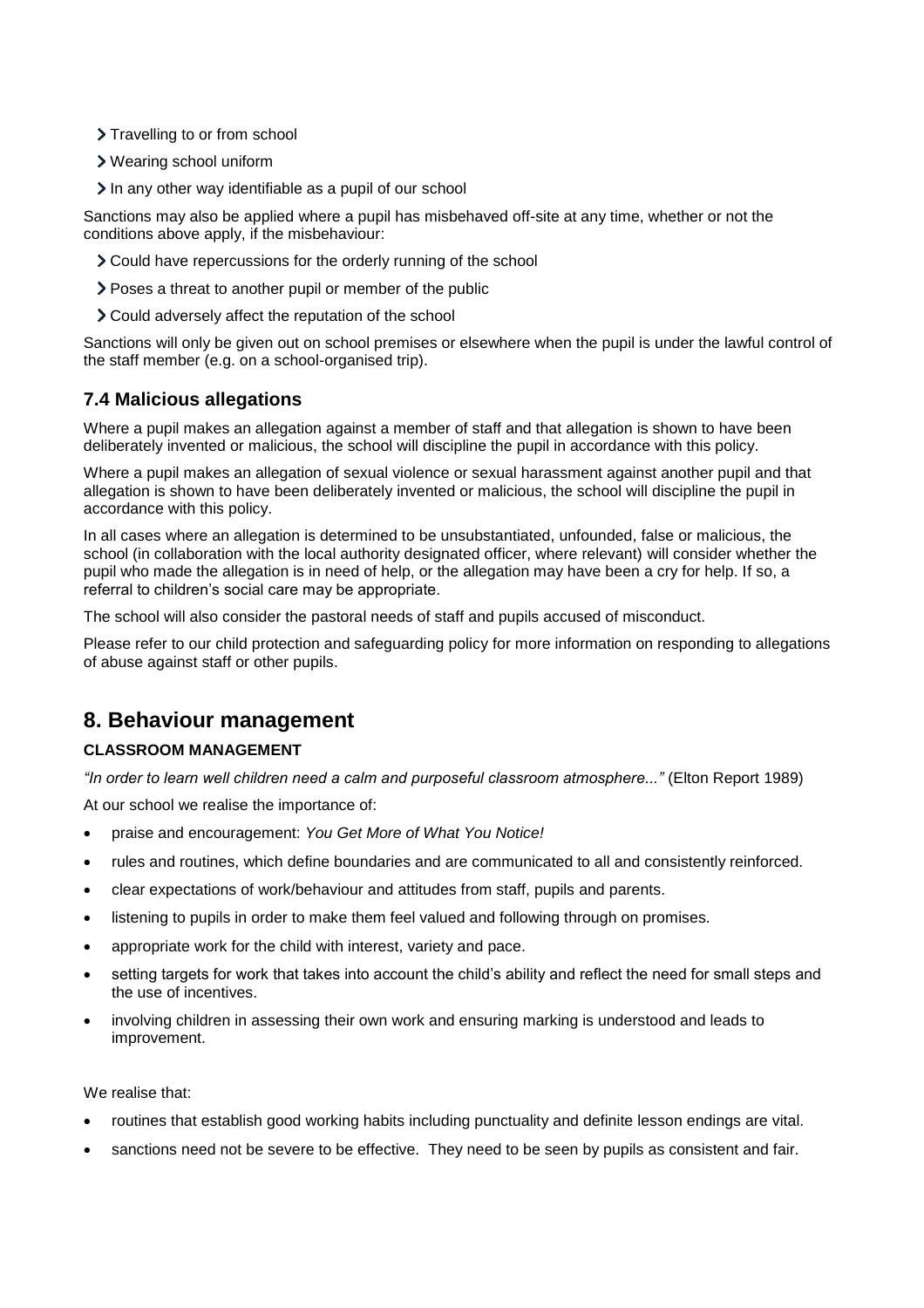there must be incentives for the pupils, the class, teachers and parents.

We have an established system of praising and rewarding good behaviour, warning and sanctions (see Behaviour Response Strategies).

We are aware that, as teachers, we contribute towards the atmosphere which promotes good behaviour in our classrooms. Factors that influence good classroom discipline and management are:

- Good preparation/thorough planning
- Resources and tasks appropriate to pupils ability
- Positive attitudes
- Respect for pupils
- Good example of behaviour (no shouting)
- Fun!
- Access to appropriate resources
- **Flexibility**
- Satisfaction and achievement

#### **8.1 Classroom management**

Teaching and support staff are responsible for setting the tone and context for positive behaviour within the classroom.

They will:

- Create and maintain a stimulating environment that encourages pupils to be engaged
- Develop a positive relationship with pupils, which may include:
	- Greeting pupils in the morning
	- Establishing clear routines
	- Communicating expectations of behaviour in ways other than verbally
	- Highlighting and promoting good behaviour
	- Concluding the day positively and starting the next day afresh
	- Having a plan for dealing with low-level disruption
	- Using positive reinforcement

#### **8.2 Physical restraint**

In some circumstances, staff may use reasonable force to restrain a pupil to prevent them:

- Causing disorder
- > Hurting themselves or others
- > Damaging property

Incidents of physical restraint must:

- **Always be used as a last resort**
- > Be applied for the minimum amount of time possible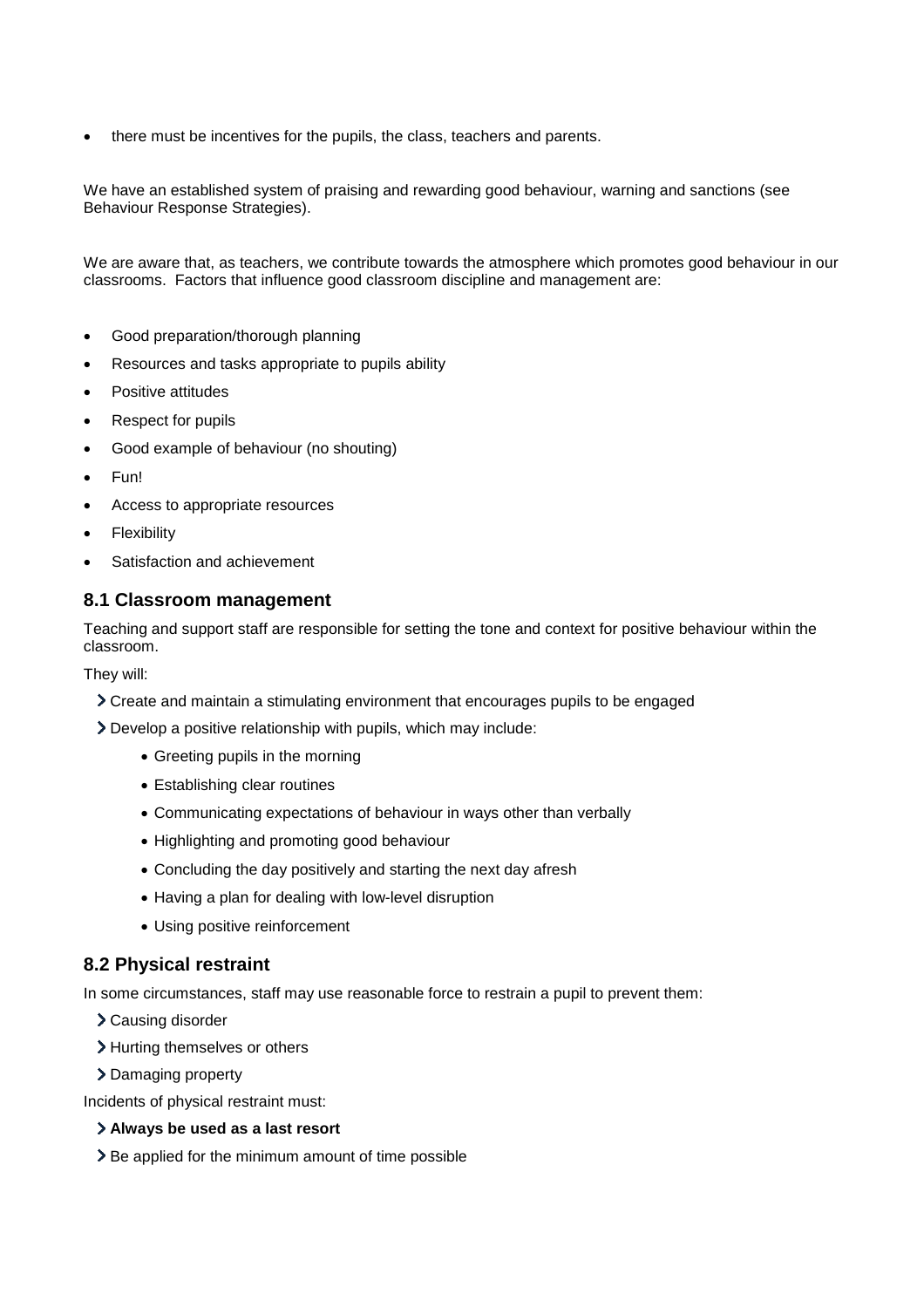- Be used in a way that maintains the safety and dignity of all concerned
- Never be used as a form of punishment
- > Be recorded and reported to parents
- A Positive Handling Plan will be drawn up with parents prior to any physical restraint

#### **8.3 Confiscation**

**Any prohibited items (listed in section 3) found in pupils' possession will be confiscated.** These items will not be returned to pupils.

We will also confiscate any item which is harmful or detrimental to school discipline. These items will be returned to pupils after discussion with senior leaders and parents, if appropriate.

Searching and screening pupils is conducted in line with the DfE's [latest guidance on searching, screening](https://www.gov.uk/government/publications/searching-screening-and-confiscation)  [and confiscation.](https://www.gov.uk/government/publications/searching-screening-and-confiscation)

#### **8.4 Pupil support**

The school recognises its legal duty under the Equality Act 2010 to prevent pupils with a protected characteristic from being at a disadvantage. Consequently, our approach to challenging behaviour may be differentiated to cater to the needs of the pupil.

The school's special educational needs co-ordinator will evaluate a pupil who exhibits challenging behaviour to determine whether they have any underlying needs that are not currently being met.

Where necessary, support and advice will also be sought from specialist teachers, an educational psychologist, medical practitioners and/or others, to identify or support specific needs.

When acute needs are identified in a pupil, we will liaise with external agencies and plan support programmes for that child. We will work with parents to create the plan and review it on a regular basis.

#### **8.5 Safeguarding**

The school recognises that changes in behaviour may be an indicator that a pupil is in need of help or protection. We will consider whether a pupil's misbehaviour may be linked to them suffering, or being likely to suffer, significant harm. Where this may be the case, we will follow our child protection and safeguarding policy.

## <span id="page-10-0"></span>**9. Pupil transition**

To ensure a smooth transition to the next year, pupils have transition sessions with their new teacher(s). In addition, staff members hold transition meetings.

To ensure behaviour is continually monitored and the right support is in place, information related to pupil behaviour issues may be transferred to relevant staff at the start of the term or year.

## <span id="page-10-1"></span>**10. Training**

Our staff are provided with training on managing behaviour, including proper use of restraint, as part of their induction process.

Behaviour management will also form part of continuing professional development.

## <span id="page-10-2"></span>**11. Monitoring arrangements**

This behaviour policy will be reviewed by the headteacher and full governing board annually. At each review, the policy will be approved by the headteacher.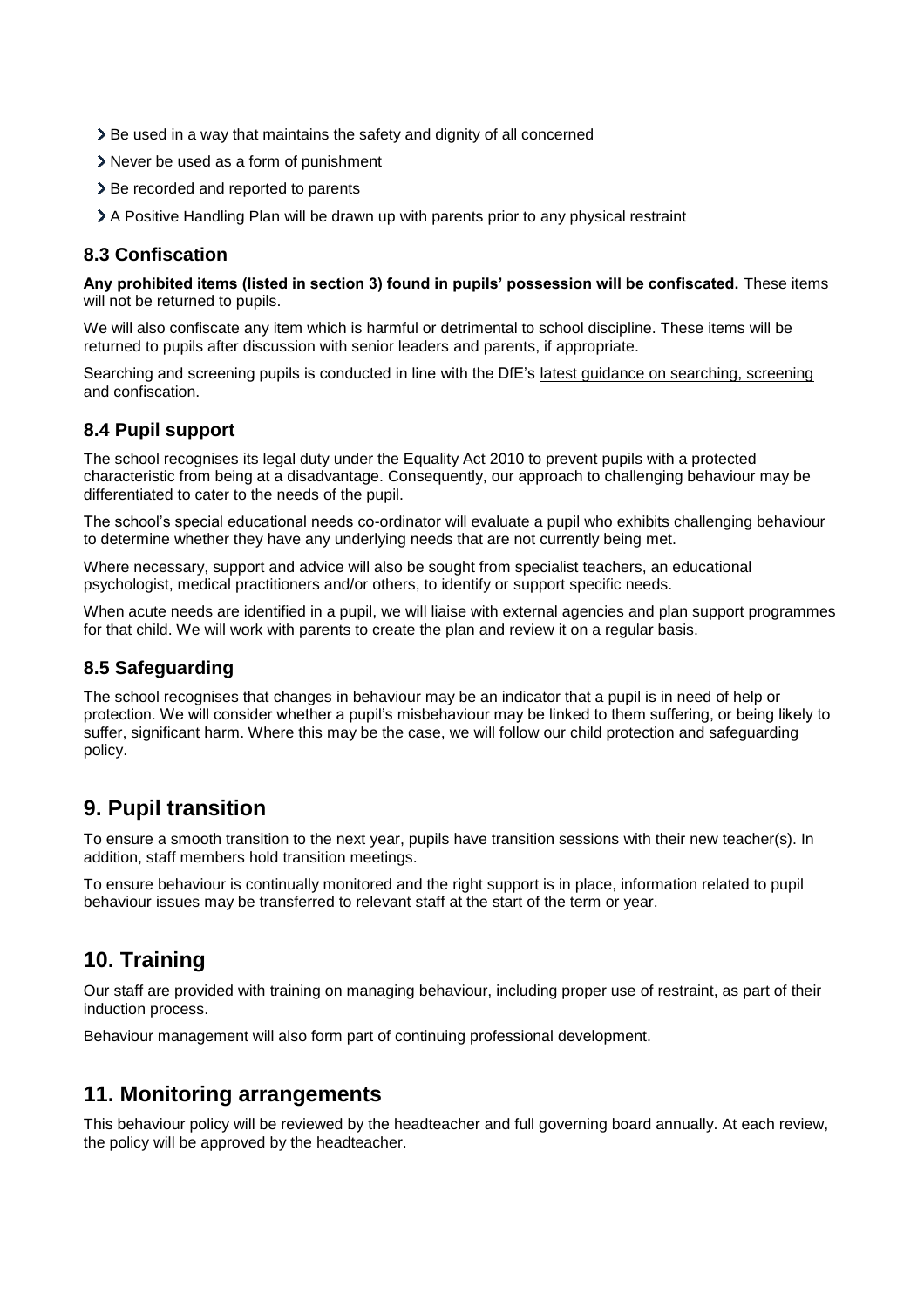## <span id="page-11-0"></span>**12. Links with other policies**

This behaviour policy is linked to the following policies:

- > Exclusions policy
- Child protection and safeguarding policy
- > Anti-Bullying Policy
- Values and Wellbeing Policy
- > RSE Policy
- > SEND and Inclusion Policy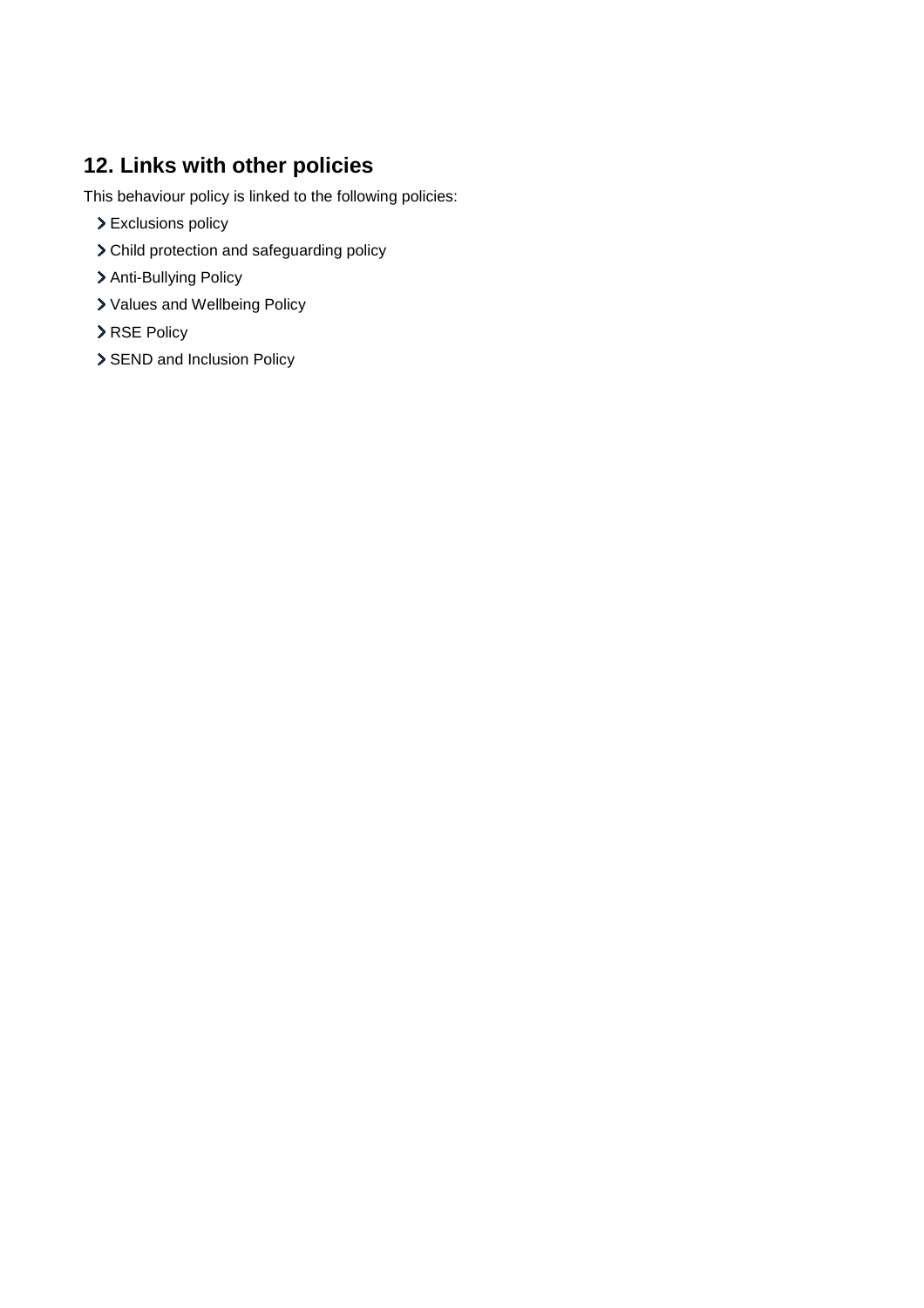#### <span id="page-12-0"></span>**Appendix 1: written statement of behaviour principles**

- Every pupil understands they have the right to feel safe, valued and respected, and learn free from the disruption of others
- All pupils, staff and visitors are free from any form of discrimination
- Staff and volunteers set an excellent example to pupils at all times
- Rewards and sanctions are used consistently by staff, in line with the behaviour policy
- > The behaviour policy is understood by pupils and staff
- The exclusions policy explains that exclusions will only be used as a last resort, and outlines the processes involved in permanent and fixed-term exclusions
- Pupils are helped to take responsibility for their actions
- Families are involved in behaviour incidents to foster good relationships between the school and pupils' home life

The governing board also emphasises that violence or threatening behaviour will not be tolerated in any circumstances.